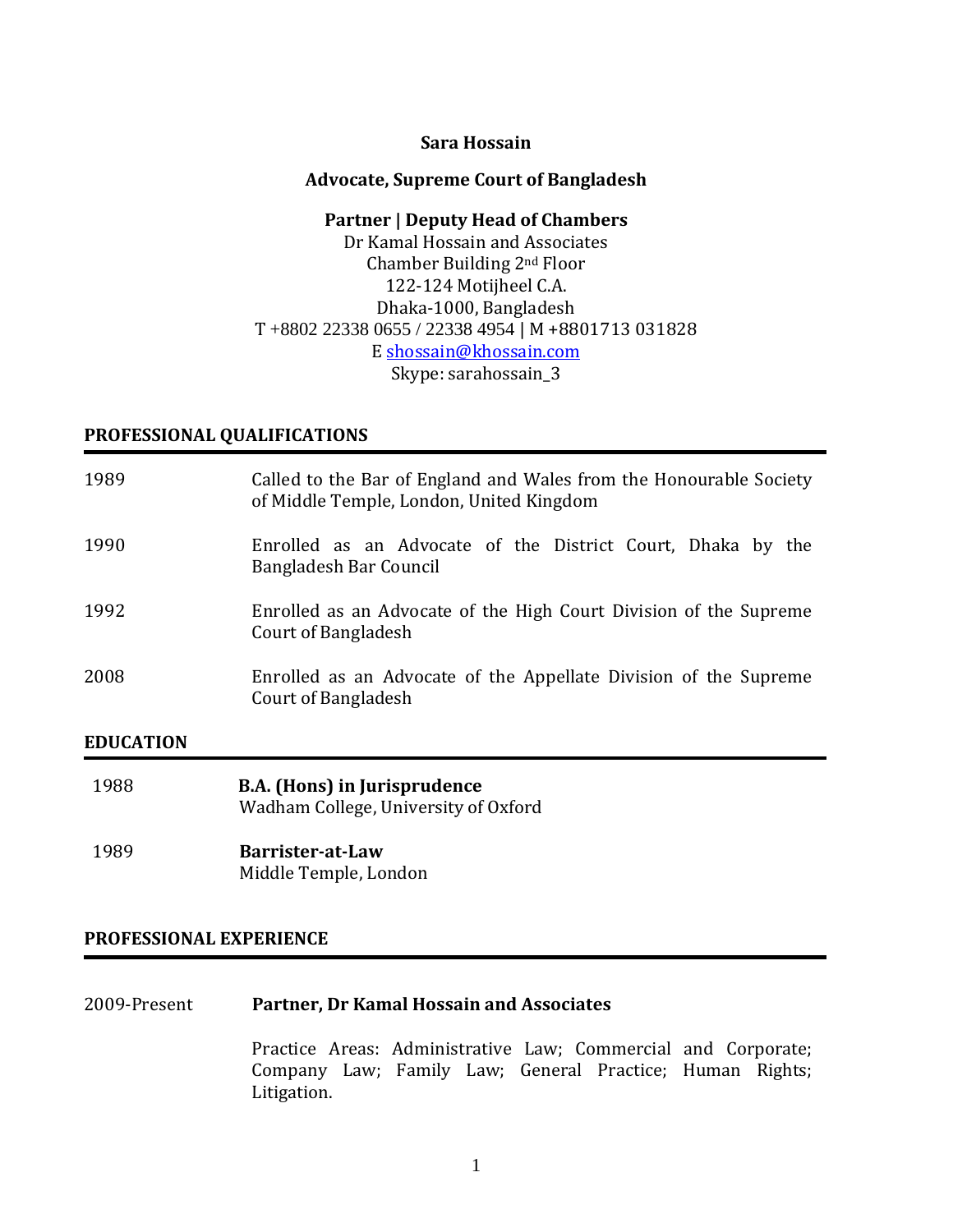| 2003-2009 | <b>Associate, Dr Kamal Hossain and Associates</b>                                                                      |
|-----------|------------------------------------------------------------------------------------------------------------------------|
| 1997-2003 | Legal Officer (South Asia)<br><b>INTERIGHTS</b> (International Centre for the Legal Protection of<br>Human Rights), UK |
| 1990-1997 | <b>Associate, Dr Kamal Hossain and Associates</b>                                                                      |
| 1989-1990 | <b>Pupillage with Mr Aminul Huq, Senior Advocate, former Attorney</b><br>General of Bangladesh                         |
| 1989      | <b>Pupillage at Syed Ishtiaque Ahmed and Associates</b>                                                                |

## **AWARDS AND OTHER ACHIEVEMENTS**

| Received a 'Women of Courage' award from the US State Department                                                            |
|-----------------------------------------------------------------------------------------------------------------------------|
| Named as a "Young Global Leader" by The World Economic Forum                                                                |
| Named as an "Asia 21 Fellow" by The Asia Society, New York, USA                                                             |
| Named as one of "Top Ten Leading Women", in annual awards by<br><i>Ananya</i> (national Bengali language magazine)          |
| Received "Human Rights Lawyer Award" by The Lawyers Committee for<br>Human Rights (now "Human Rights First"), New York, USA |
|                                                                                                                             |

## MAJOR CASES

- 1. Cases on gender equality:
- Represented petitioners in habeas corpus petition on forced marriage (*Dr. Shipra Chowdhury & Ain o Salish Kendra (ASK) v Md. Joynal Abedin and others* 29 BLD (2009) 183, judgment delivered on 19 January 2009)
- Represented human rights organization, ASK, in an intervenor petition on gender discrimination related to political participation in local government (*Shamima Sultana Shima v Bangladesh* 57 DLR (2005) 201, judgment delivered on 16 August 2004)
- Represented public interest petitioners in a writ on standard of proof in disciplinary proceedings related to sexual harassment complaints (*Prof Sirajul Islam and others v Jahangirnagar University and others* 61 DLR (2009) 745, judgment delivered on 17 May 2009*)*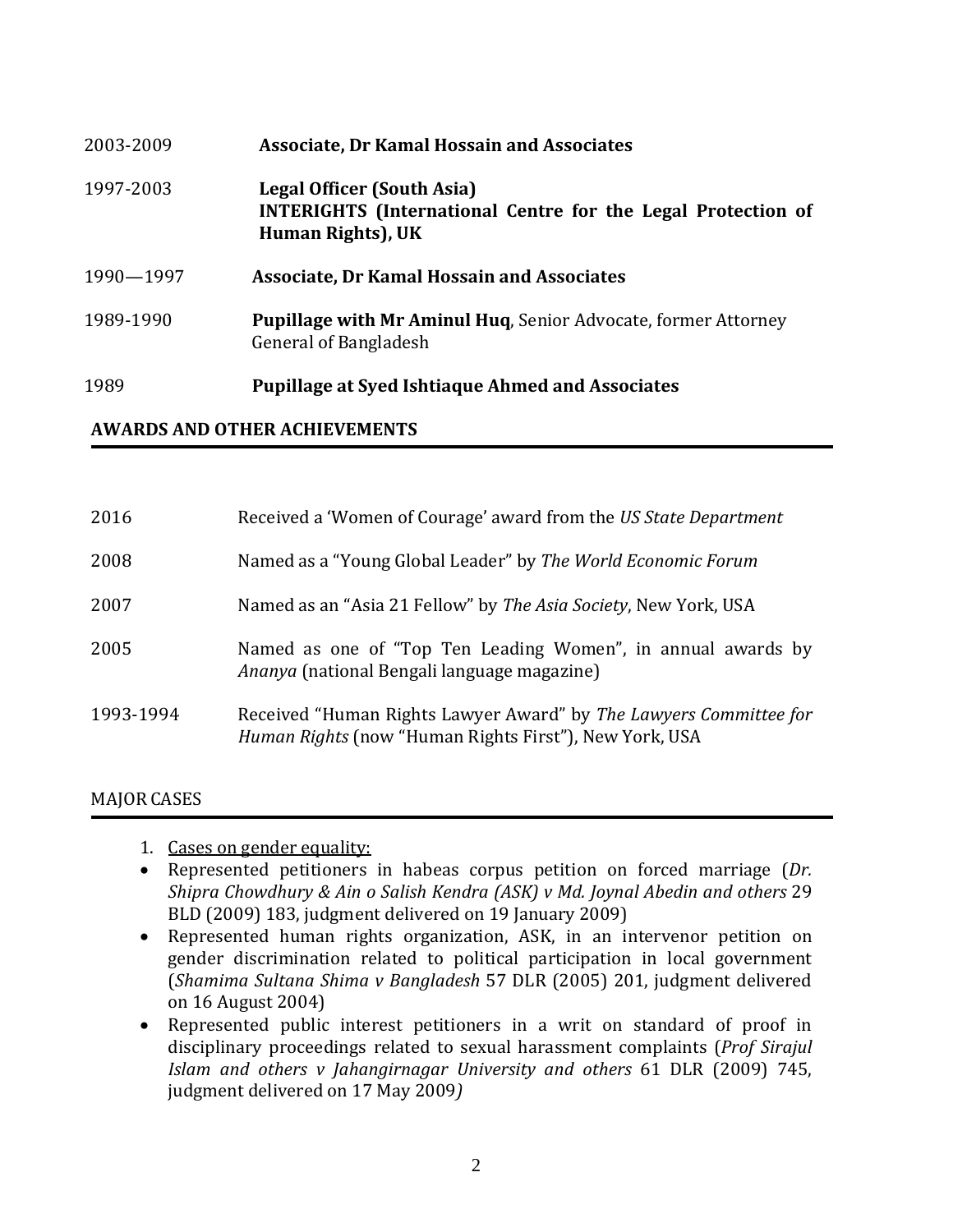- Represented clients in habeas corpus petitions and related appeals on international child abduction/child custody *(Abdul Jalil v Sharon Laily Jalil*, 50 DLR (1998) AD 55, judgment delivered on 30 March 1997; *Zahida Ahmed Liza 29 BLD HCD 375,* judgment delivered on 16 March 2009)
- Represented a human rights and legal aid organization, BLAST, as intervenor in public interest litigation on "forced veiling" (*Advocate Salauddin Dolon v Bangladesh*, *63 DLR (2011) HCD 80* judgment delivered on 8April 2010)
- Represented development, human rights and women's groups, BRAC, BLAST, ASK, Bangladesh Mahila Parishad, Naripokkho, in a public interest petition regarding 'fatwa violence' or imposition of extra-judicial penalties (*BLAST and others v Bangladesh and others*, 63 DLR (2011) *HCD* 1, judgment delivered on 18 July 2010*)*
- 2. Cases on life, liberty, fair trial:
- Right to life and livelihood, forced evictions of slum (*BLAST and others v. Bangladesh and others,* 13 *BLC (2008) HCD 384,* judgment delivered on 15 November 2007)
- Right to franchise and electoral roll (*Alhaj Advocate Rahmat Ali, MP v. Election Commission & others, 11 BLC (2006) 380,* judgment delivered on 4 January 2006*)*
- Arbitrary arrest and ill treatment (*Ain o Shalish Kendra v. Bangladesh*, 56 DLR (2004) HCD 620, judgment delivered on 20 September 2004)
- Challenge to corporal punishment in educational institutions *(BLAST v. Ministry of Education, Bangladesh: 63 DLR 643)*
- 3. Cases on freedom of expression and association:
- Challenge to continuation of proceedings relating to allegations of online speech causing 'hurt to image of the nation' *(Dr Shahidul Alam v Bangladesh)*
- Quashment of prosecution for 'spreading rumours' and 'hurt to the image of the nation' relating to alleged social media comments *(Nusrat Jahan Sonia v Bangladesh)*
- Bail petitions for bloggers accused of 'hurt to religious sentiment' under the Information Communication and Technology Act (*Asif Mohiuddin and others v State*)
- Prosecution for 'hurt to religious sentiment' for alleged interview remarks (*Nurul Alam, Officer in Charge, Motijheel Police Station v. Taslima Nasrin (Complaint Case No. 1315 of 1994),* unreported*)*
- Challenge to proscription of books of Ahmadiya community as violation of freedom of expression *(AMJB v Bangladesh,* pending)
- NGO governance and freedom of association (*Salima Sarwar v. Bangladesh 14 BLT 258*, judgment delivered on 22 February 2005)
- Freedom of press (contempt of court), *Ekramul Haque Balbul, Samaresh Baidya and another and Saber Hossain Chowdhury v Muhammad Faiz and others: 67 DLR (AD) 208*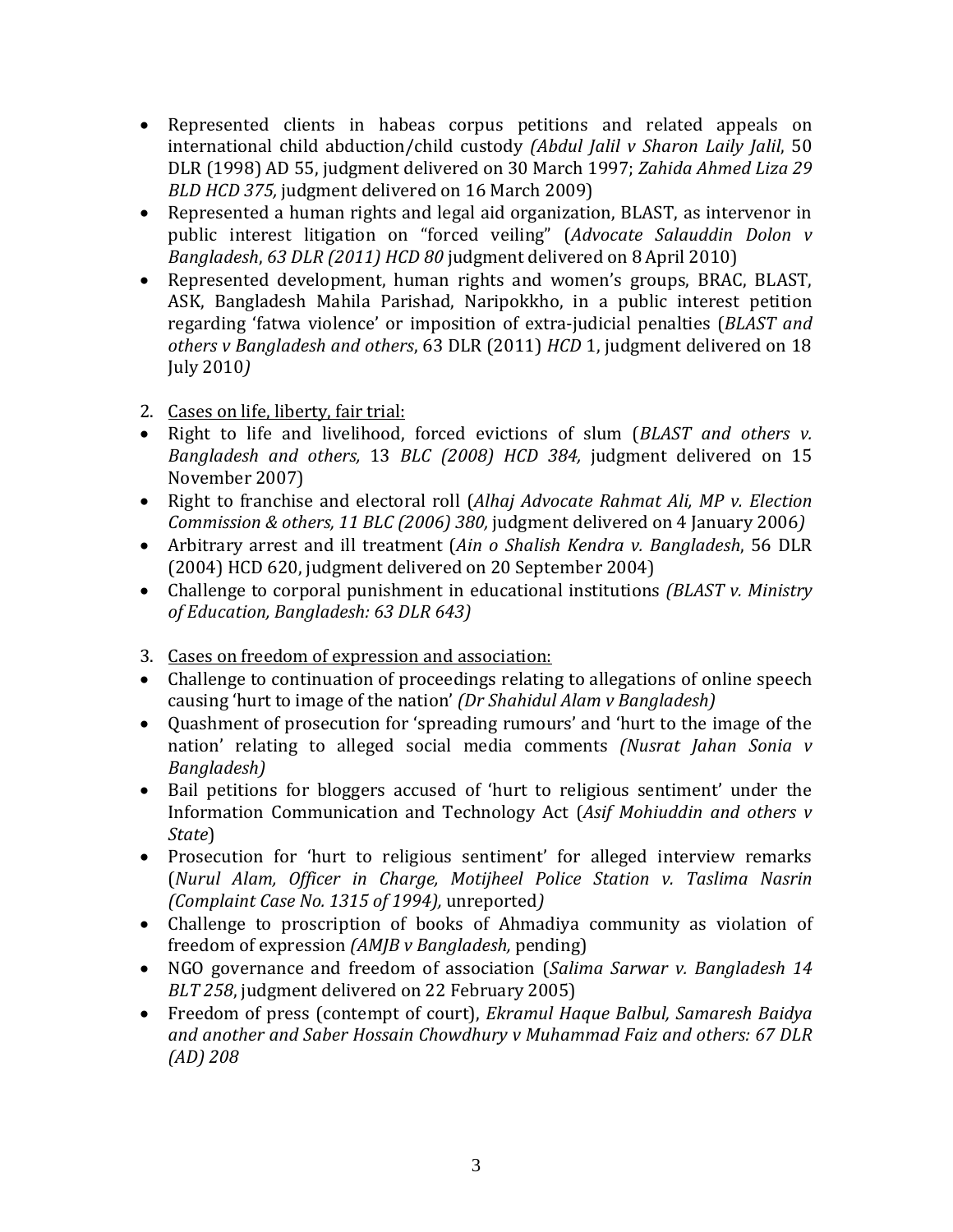- 4. Other cases
- Challenging the failure of the Bangladesh Telegraph and Telephone Board (BTTB) to take legal action against the Members of Parliaments for non-payment of unpaid telephone bills, (*BLAST v. State, 60 DLR (2008) 176)*
- Challenging 'fatwa violence' as a form of cruel, degrading and inhuman treatment, *(Tayeeb and others v. Bangladesh & Others 67 DLR (AD) 57)*
- Challenging the arbitrary exclusion of freedom fighters' children from a viva voce exam for public service jobs, denying their legitimate expectation, *(Dr. Abeda Begum vs. PSC (Freedom Fighter) 59 DLR 182)*
- Assessment of compensation in tortious claims, *(Catherine Masud and Ors. Vs. Md. Kashed Miah and Ors. 67 DLR (2015) 523)*
- Compensation claims for a fatal road accident, (*Catherine Masud and Ors. Vs. Md. Kashed Miah and Ors. 70 DLR (2018) 349)*
- Challenge to order directing to make partition of land, *(Aberchai Mog and Ors. vs. Joint District Judge, Khagrachari and Ors. 19 BLC (2014) 358)*
- Non-Bangladeshi husbands of Bangladeshi wives allowed to obtain a "no visa required" seal and live with their wives in Bangladesh, *(Natasha Ahmad vs. Bangladesh, Represented by the Secretary, Ministry of Home Affairs and Others (2012) 32 BLD 555)*
- 5. Litigation Support/Intervenor Briefs including in:
- *MC v Bulgaria*, relating to requirement of proof of force in rape as gender discriminatory before the European Court of Human Rights
- *Singharasa v Sri Lanka* relating to fair trial before the Human Rights Committee
- *Elmi v Australia* relating to torture before the Committee on Elimination of Racial Discrimination
- *FWLD v Nepal* relating to marital rape as gender discrimination before the Supreme Court of Nepal
- *Ramjattan's Case* relating to defence of provocation /diminished responsibility in case involving domestic violence survivor, before the Inter-American Commission on Human Rights

# **PUBLICATIONS**

| <b>Books/Reports</b> |
|----------------------|
|----------------------|

| 2014   | Remedies for Forced Marriage in South Asia: A Handbook for Lawyers<br>(INTERIGHTS)                               |
|--------|------------------------------------------------------------------------------------------------------------------|
| 2009   | Editor, Bangladesh UPR Forum's Submission to the Human Rights<br>Council (Human Rights Forum, Bangladesh, Dhaka) |
| 2006-8 | Editor/Co-Editor, Human Rights in Bangladesh, ASK, Dhaka                                                         |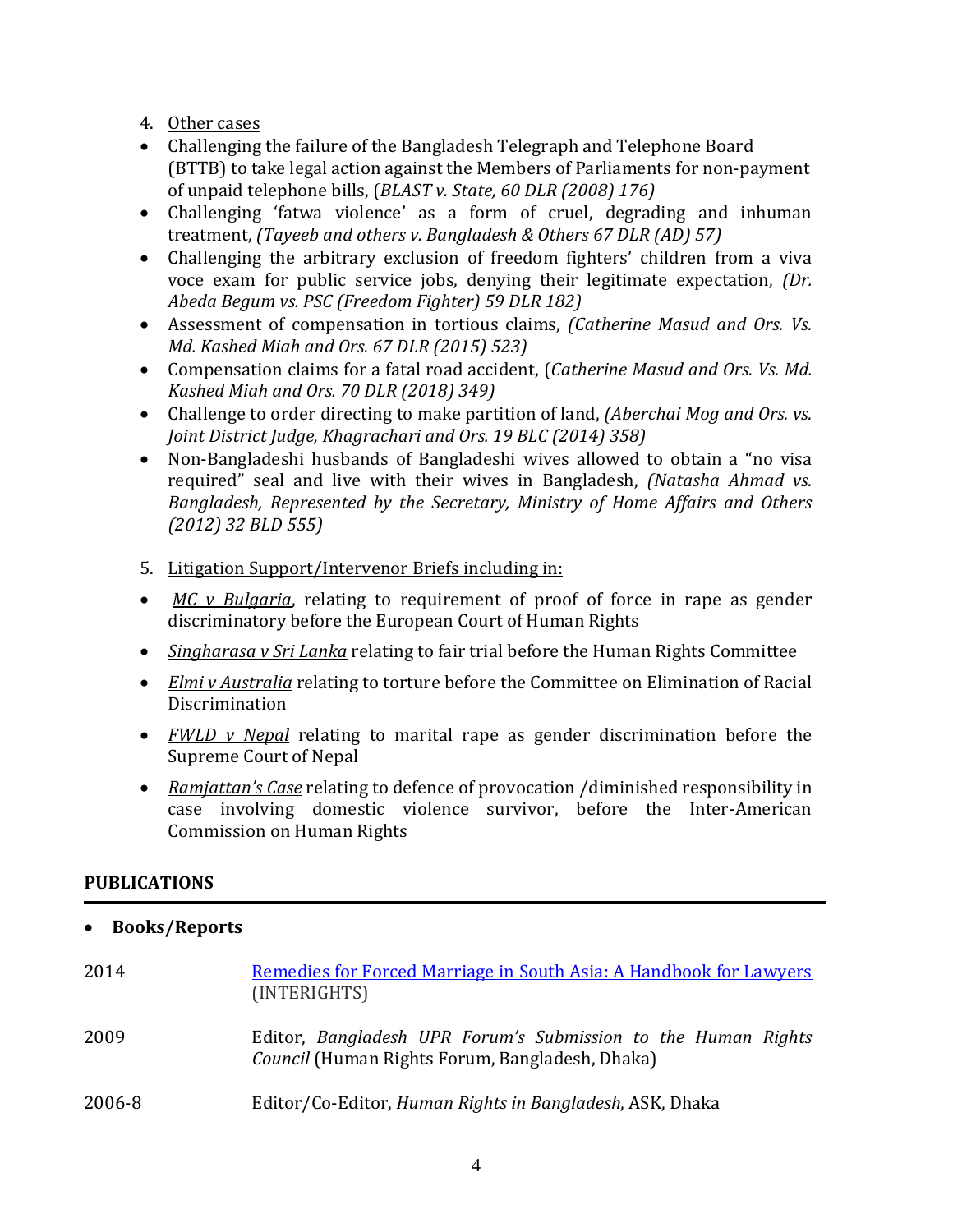| 2005            | Co-editor (with Lynn Welchman) 'Honour': Crimes Paradigms and<br>Violence against Women (Zed Press, London; Zubaan Press, New Delhi;<br>Spinifex Press Australia)                                      |  |  |
|-----------------|--------------------------------------------------------------------------------------------------------------------------------------------------------------------------------------------------------|--|--|
| 1996            | Co-Editor (with Shahdeen Malik and Bushra Musa), Rights in Search of<br>Remedies: Public Interest Litigation in South Asia, University Press<br>Limited, Dhaka                                         |  |  |
| <b>Articles</b> |                                                                                                                                                                                                        |  |  |
| 2020            | Sara Hossain and Priya Ahsan Chowdhury, 'Does the Digital Security<br>Act Increase Insecurity for People in Bangladesh?', ARROW for Change<br>Volume 26: The Right to Freedom of Speech and Expression |  |  |
| 2010            | 'Wayward Girls and Well Wisher Parents: Habeas Corpus, Women's<br>Rights and the Bangladesh Courts', in Aisha Gill (ed) Forced Marriage<br>(Zed Press, London)                                         |  |  |
| 2010            | 'Confronting Constitutional Curtailments: Attempts to Rebuild<br>Independence of the Judiciary in Bangladesh' in Paul Brass (ed)<br>Handbook of Politics in South Asia (Routledge, London)             |  |  |
| 2008            | Iain Byrne and Sara Hossain 'South Asia' in Malcolm Langford (ed),<br>Social Rights Jurisprudence: Emerging Trends in International and<br>Comparative Law, Cambridge University Press                 |  |  |
| 2005            | 'The Right to Marry', in Indira Jaisingh (ed.) Men's Laws, Women's Lives<br>(Zubaan Press, New Delhi)                                                                                                  |  |  |
| 2004            | "Apostates, Ahmadis and Advocates: Uses and Abuses of Offences<br>against Religion", in Women Living Under Muslim Laws, Warning<br>Signs of Fundamentalism,                                            |  |  |
| 2001            | Sara Hossain and Suzanne E. Turner, 'Abduction and Forced Marriage:<br>Rights and Remedies in Bangladesh and Pakistan,' in International<br>Family Law, March Issue                                    |  |  |
| 1996-           | Contributor, chapters on human rights law or legal developments,<br>Human Rights in Bangladesh, Ain o Salish Kendra, Dhaka                                                                             |  |  |
| 1995            | Sajeda Amin and Sara Hossain, "Women's Reproductive Rights and the<br>Politics of Fundamentalism: A View From Bangladesh", American<br>University Law Review, April 1995, Vol. 44(4), 1319             |  |  |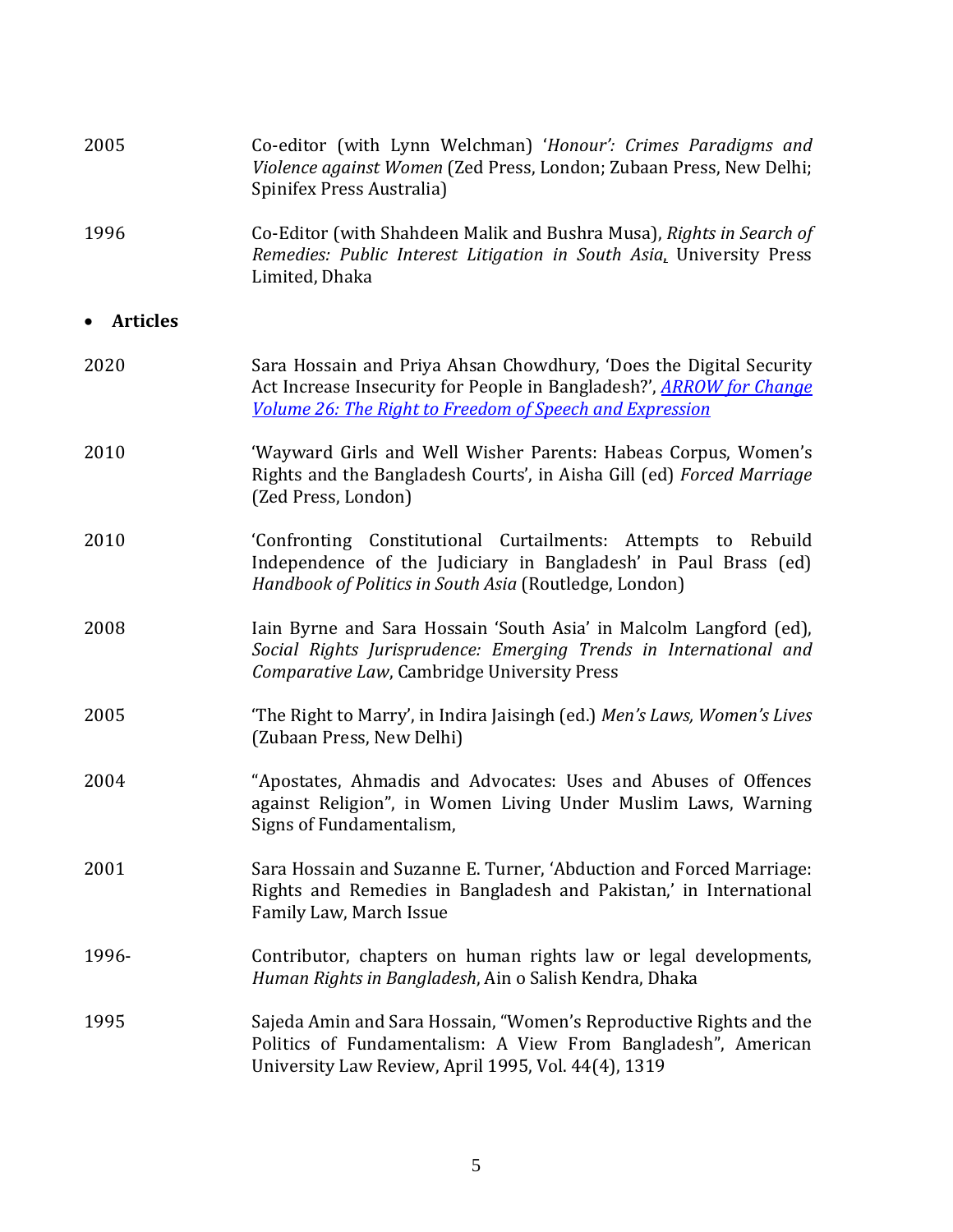| 1994 |                                          |  | "Equality and Personal Laws in South Asia", in Rebecca Cook (ed.), |  |
|------|------------------------------------------|--|--------------------------------------------------------------------|--|
|      |                                          |  | Human Rights of Women: National and International Perspectives,    |  |
|      | Philadelphia, University of Pennsylvania |  |                                                                    |  |

# • **Consultancy Reports**

| 2011 | Human Rights Expert and consultant/contributor to Report on<br>'Baseline Survey on Human Rights in Bangladesh' for the National<br>Human Rights Commission of Bangladesh |
|------|--------------------------------------------------------------------------------------------------------------------------------------------------------------------------|
| 2010 | Research on 'Review of Laws and Policies on Sex Workers' Rights' for<br>CARE-Bangladesh/Sex Workers Network of Bangladesh                                                |
| 2010 | Report on Judicial Colloquium in Maldives, and Background Paper,<br><b>OHCHR</b>                                                                                         |
| 2009 | Report of the 'Establishment of a Justice Sector Support Facility',<br><b>UNDP Bangladesh</b>                                                                            |
| 2009 | Contributed to Report on 'Support for the National Human Rights<br>Commission', DANIDA Bangladesh                                                                        |
| 2009 | Contributed to Report on 'Review of ILO Proposal on Facilitating<br>Rights for Indigenous Peoples', DANIDA Bangladesh                                                    |
| 2008 | Contributed to Report on 'Harmonisation in the Justice Sector', GTZ<br>Bangladesh                                                                                        |
| 2008 | Lead Consultant on 'Review of the BRAC Human Rights and Legal<br>Services Programme', BRAC                                                                               |
| 2008 | Report on 'Advocacy and Legislative Reform for Protection of<br>Survivors of Domestic Violence', GTZ Bangladesh                                                          |
| 2005 | (Co-authored, with Meghna Guhathakurta and Raja Devasish Ray)<br>Report on Access to Justice for Indigenous Peoples, UNDP Regional<br>Centre, Bangkok, Thailand          |
| 2005 | Report on Proposals for a Domestic Violence (Prevention and<br>Protection) Law, ANCVAW (Action Network Coalition on Violence<br>against Women)                           |
| 1999 | Contributed to report on 'Mapping Legal Rights in Bangladesh',<br>Verulam Associates, Bangladesh                                                                         |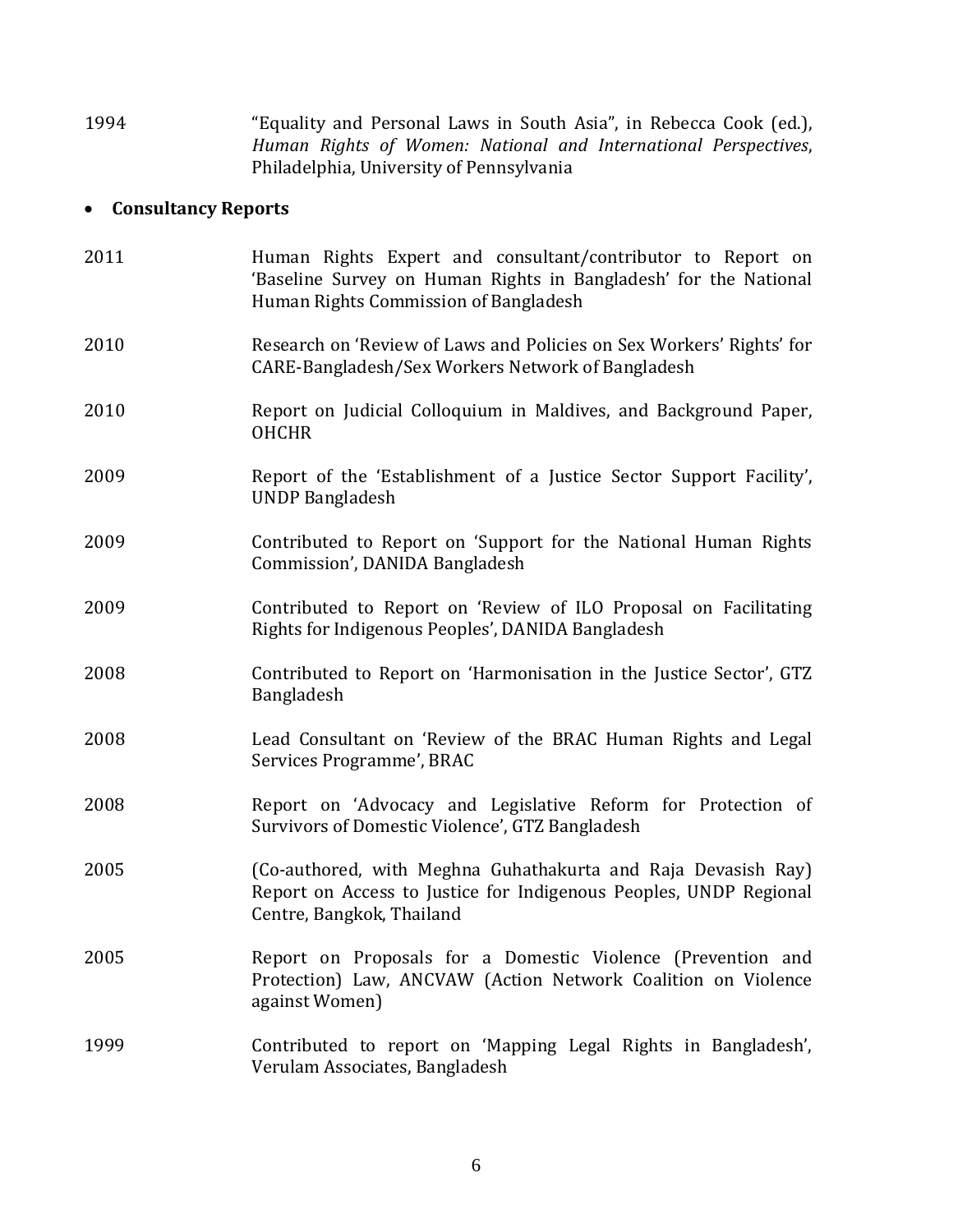1995 Contributed to report on 'Legal Services for the Protection of Women's Rights in Bangladesh', prepared for the Canadian International Development Agency, Dhaka, (mimeo)

### **ORGANISING AND CONDUCTING SEMINARS/CONFERENCES**

- Organising and conducting training programmes for lawyers and judges nationally (in Bangladesh and Nepal) and regionally (across South Asia/Asia Pacific) on the use of human rights law and mechanisms including on public interest litigation and the domestic incorporation of international human rights standards
- Organising international judicial colloquia for judges of superior courts in the Commonwealth (including Supreme Court of South Africa, House of Lords, Supreme Courts of Bangladesh, India and Pakistan) on Domestic Application of Human Rights Norms
- Organising and facilitating regional judicial colloquia for judges of superior courts across South Asia on 'Access to Justice and Poverty' with the Commonwealth Secretariat and the CHRI
- Facilitating and conducting training programmes for lawyers practicing in Supreme Courts across the Asia Pacific on domestic application of international norms and on use of CEDAW

## **CONFERENCE/TRAININGS AND SEMINAR ACTIVITIES**

| 2020 | Speaking/Moderating/Training on freedom of expression and cyber<br>laws:                                                                                                                                                                                                                                                                                             |
|------|----------------------------------------------------------------------------------------------------------------------------------------------------------------------------------------------------------------------------------------------------------------------------------------------------------------------------------------------------------------------|
|      | • Moderator, Cyber Law and the Right to Communicate During a<br>Pandemic, Asia Pro Bono & Access to Justice Exchange 2020<br>• Panelist, Shrinking Space: Civil Society under Threat in South Asia,<br>Bar Human Rights Committee of England & Wales<br>• Speaker, Digital Security Issues in South Asia in the Era of Pandemic,<br>Asia 21 Young Leaders Initiative |
|      | • Speaker, Digital Security Law, Democracy and Threat to Rule of<br>Law, webinar organized by Article19                                                                                                                                                                                                                                                              |

- Contributor to Article 19's online course for journalists on the Digital Security Act, 2018
- 2011 Keynote speaker at international conference, 'Beyond Security? Democratic Contestations in Bangladesh and Pakistan', Columbia University, New York